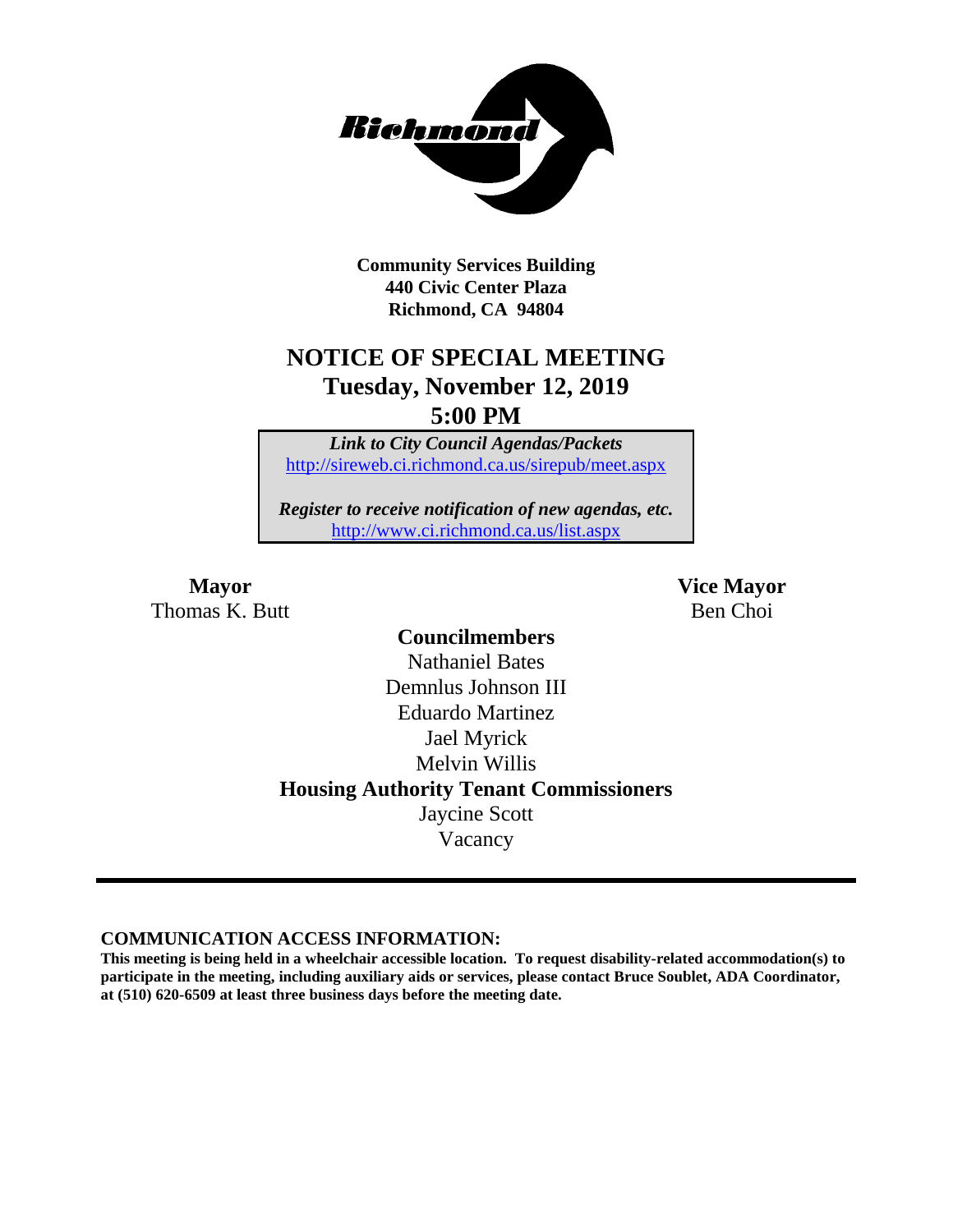# **MEETING PROCEDURES**

The City of Richmond encourages community participation at its City Council meetings and has established procedures that are intended to accommodate public input in a timely and time-sensitive way. As a courtesy to all members of the public who wish to participate in City Council meetings, please observe the following procedures:

**PUBLIC COMMENT ON AGENDA ITEMS:** Anyone who desires to address the City Council on items appearing on the agenda must complete and file a pink speaker's card with the City Clerk **prior** to the City Council's consideration of the item. Once the City Clerk has announced the item, no person shall be permitted to speak on the item other than those persons who have submitted their names to the City Clerk. Your name will be called when the item is announced for discussion. **Each speaker will be allowed up to TWO (2) MINUTES to address the City Council.**

#### **SPEAKERS ARE REQUESTED TO OCCUPY THE RESERVED SEATS IN THE FRONT ROW BEHIND THE SPEAKER'S PODIUM AS THEIR NAME IS ANNOUNCED BY THE CITY CLERK.**

**CONDUCT AT MEETINGS:** Richmond City Council meetings are limited public forums during which the City strives to provide an open, safe atmosphere and promote robust public debate. Members of the public, however, must comply with state law, as well as the City's laws and procedures and may not actually disrupt the orderly conduct of these meetings. The public, for example, may not shout or use amplifying devices, must submit comment cards and speak during their allotted time, may not create a physical disturbance, may not speak on matters unrelated to issues within the jurisdiction of the City Council or the agenda item at hand, and may not cause immediate threats to public safety.

**CITY HARASSMENT POLICY:** The City invites public comment and critique about its operations, including comment about the performance of its public officials and employees, at the public meetings of the City Council and boards and commissions. However, discriminatory or harassing comments about or in the presence of City employees, even comments by third parties, may create a hostile work environment, if severe or pervasive. The City prohibits harassment against an applicant, employee, or contractor on the basis of race, religious creed, color, national origin, ancestry, physical disability, medical condition, mental disability, marital status, sex (including pregnancy, childbirth, and related medical conditions), sexual orientation, gender identity, age or veteran status, or any other characteristic protected by federal, state or local law. In order to acknowledge the public's right to comment on City operations at public meetings, which could include comments that violate the City's harassment policy if such comments do not cause an actual disruption under the Council Rules and Procedures, while taking reasonable steps to protect City employees from discrimination and harassment, City Boards and Commissions shall adhere to the following procedures. If any person makes a harassing remark at a public meeting that violates the above City policy prohibiting harassment, the presiding officer of the meeting may, at the conclusion of the speaker's remarks and allotted time: (a) remind the public that the City's Policy Regarding Harassment of its Employees is contained in the written posted agenda; and (b) state that comments in violation of City policy are not condoned by the City and will play no role in City decisions. If any person makes a harassing remark at a public meeting that violates the above City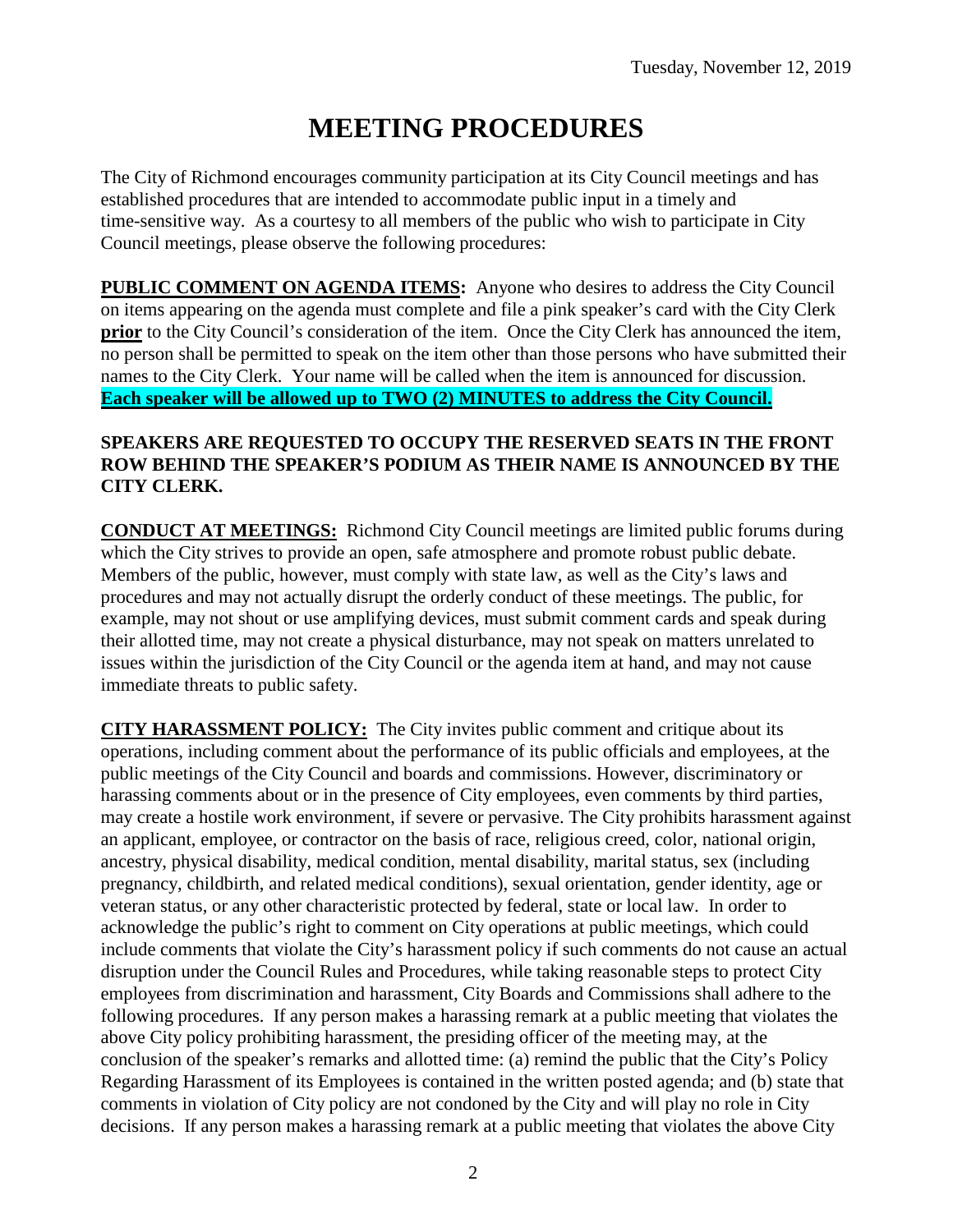#### Tuesday, November 12, 2019

policy, any City employee in the room who is offended by remarks violating the City's policy is excused from attendance at the meeting. No City employee is compelled to remain in attendance where it appears likely that speakers will make further harassing comments. If an employee leaves a City meeting for this reason, the presiding officer may send a designee to notify any offended employee who has left the meeting when those comments are likely concluded so that the employee may return to the meeting. The presiding officer may remind an employee or any council or board or commission member that he or she may leave the meeting if a remark violating the City's harassment policy is made. These procedures supplement the Council Rules and Procedures relating to disruption of orderly conduct at Council meetings.

Any law enforcement officer on duty or whose service is commanded by the presiding officer shall be Sergeant-at-Arms of the Council meetings. He/she, or they, shall carry out all orders and instructions given by the presiding officer for the purpose of maintaining order and decorum at the Council meetings (City Council Rules of Procedure and Order Section III F, RMC Section  $2.12.030$ ).